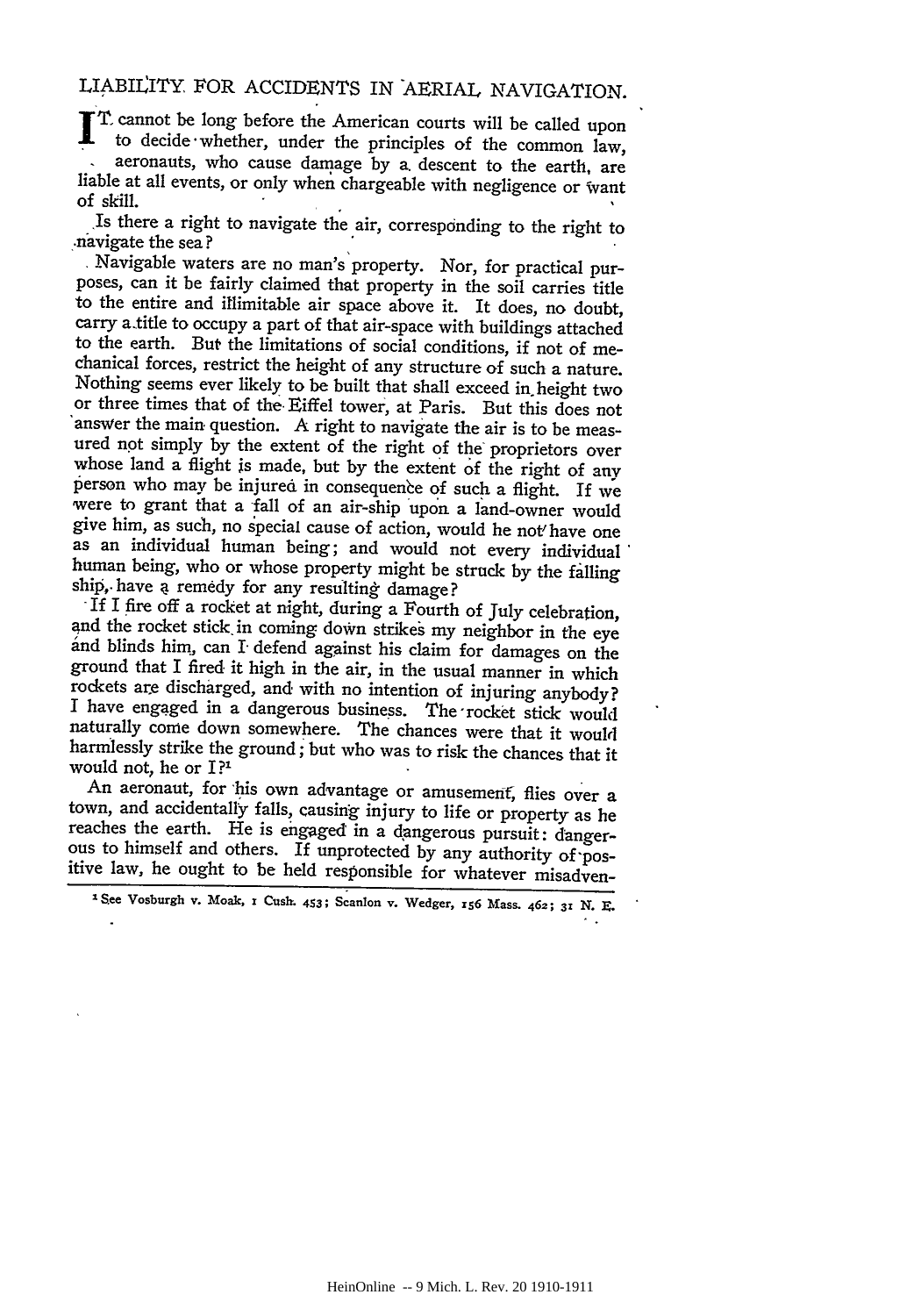tures, of a kind not unusual in such a pursuit, may befall him. In other words, it would seem that the aeronaut must absolutely assume, on principles of general jurisprudence, the risk of any such accident causing loss to others.

The only three rules of law, according to the Romans, were: "Honeste vivere; Alterum non laedere; Jus suum cuique tribuere;"<sup>2</sup> and the common law re-states the second thus: *Sic utere tuo ut alienurm non laedas.*

The fundamental thought here is that one must not injure another. If he injure him, though unintentionally, he must answer for it. The mandate is not that he shall use due care not to do a certain thing. It is that he. shall not do this thing.

No doubt this is a doctrine not to be pushed. to its logical extreme.. If a man, while doing a lawful act in a lawful way, injures another, or is the cause of an injury to another, it may be a case of *damnum absque injuria.* If, I fire a pistol in self-defense, and the shot hits a third party, I shall not be liable to him, unless he can show carelessness or folly on my part.<sup>3</sup> But here I am doing what I have a right to do, as against all the world. I am doing something to be naturally expected in the course of human affairs. Up to the twentieth qentury. at least, the sudden descent of an air-ship from the skies was not a thing to be naturally expected. Such a vehicle of transportation, used in such an element, appears in a very- different light from an ordinary vehiele of commerce by land or water. It is a dangerous object, of a kind not fully 'subject to human control. If somebody must suffei from a collision with it, it should not be any unfortunate individual whom it chances to strike, but rather the person who, put the cause of injury in motion.

So far as balloons are concerned, this has been always assumed as law.4 The heavier-than-air machines of the present day are still more dangerous to public safety. It may not be unlawful to use them; but he who ventures on their use must be held responsible for its natural consequences, and can hardly shelter himself, because- the immediate cause of injuries done may have heen an unexpected gust of wind.

In countries where a code has replaced the customary law, we generally find that an injury done without fault imposes no liability,<sup>5</sup> though, as in the Aquilian law, the least fault is sufficient.

**<sup>2</sup> Inst.** I, **de Justitia et Jure I.**

**sMorris v. Platt, 32 Conn. 75.**

**<sup>&#</sup>x27;** Guille **v.** Swan, **x9 Johns. 38r.**

<sup>5</sup> **See Code Napoleon, Art. 1383;** Italian Civil **Code, Arts. zz5r,** 1s; **Civil Code of Japan, Art. 709; German Civil Code, Art. 823.**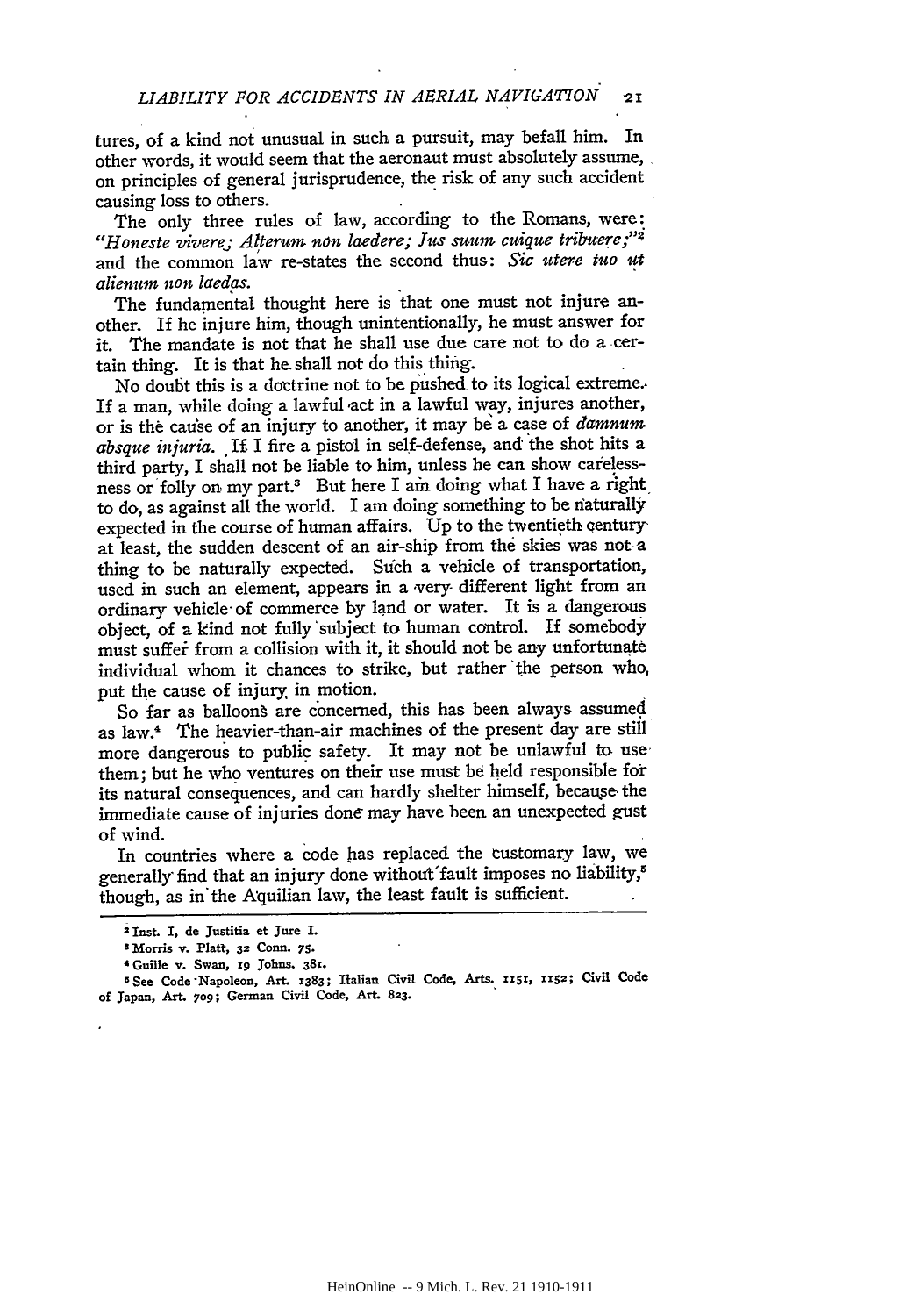T-his subject was discussed with some fulness, at a "Congresso *Giuridico Internazioinale per Regolamento della Locomozione Aera,"* held at Verona, Italy, in May and June, 1910.

In a preliminary study submitted by Dr. Gustavo Sarfatti the rule of unconditional liability was vigorously supported. Some of his contentions may be thus stated:

If the voyage were made-from an aerodrome, under the charge of a committee of organization, they should be personally responsible; if the vehicle and its conductor were supplied from a garage, for<br>hire, the owner of the garage should be responsible. The one gov-<br>erning rule should be that aeronauts fly at their own risk, or "Responsibility without Fault." If two air-ships should collide, the damages should be divided; either equally or unequally, according to the circumstances and the relative degrees of fault, if any.

For these purposes, the public should be protected by a guaranty fund.

Spectators at an aviation meet should forfeit their right to compensation for injury, who so transgress the rules of the meet as to put themselves in a position of special danger.

The Congress of Verona did not adopt Dr. Sarfatti's views. Its conclusions on this point may be thus summarized:

In view of the actual state of the art of aviation, indemnity is due in case subjective- responsibility (direct or indirect) is created, **by** the common law, and also for damages received from the exercises of any special-right given by law (such as the right to land). It is deemed necessary that a minimum of guaranty for the due conduct of an air-ship voyage be required; but it should not. exceed that limit, so as not to impede the development of aerial science.<br>Subjective is here used as distinguished from objective, as presup-

posing some fault on the part of the aeronaut, and not holding him liable for every consequence of his engaging in the voyage.

But are these conclusions of the Verona Congress sound, under the principles of the common law?.

An air-ship which descends on a house and tears off the roof does the owner an injury. Of what consequence is it that the aeronaut did not mean to strike it, but was endeavoring to light in a field beyond? He must answer for what he did. He undertook to launch into the air, for-his own purposes or pleasure, something which the force of gravity would certainly constantly be dragging downward. It did-drag this thing down upon this roof. The thing was, .while in the air, inherently and continually a menace to the security of everything beneath it. It was a thing of danger to all men and to the property of all men.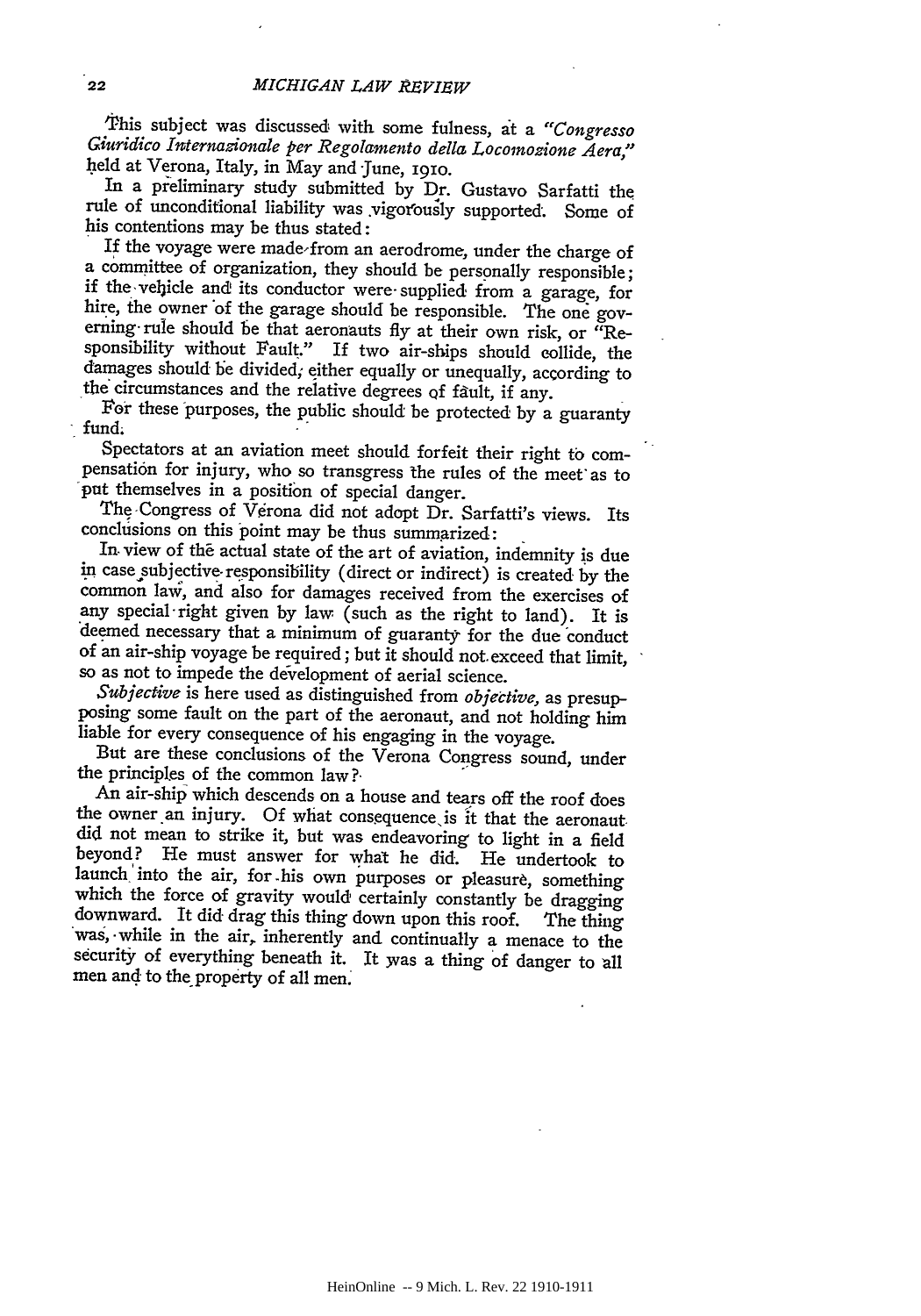If I have a fancy to keep a tiger caged in my parlor, as a household pet, I am responsible if he gets into the street, although it was some casual visitor who left the cage door open. I kept him at my own risk. If I store up water in a reservoir to irrigate my farm, and the dam bursts, I may be liable to those whose houses are swept away by the escaping flood, although the dam was well and carefully planned and built. I put it up at my own risk.

The analogy between driving an air-ship through the air and driving a vessel through the water, or a wagon over the land is, in the nature of things, an imperfect one.

The force of gravity holds the vessel to the water; the wagon to the earth. Their normal position is one of safety. But this same fotce, as suggested above, is continually pulling the air-ship to a fall, and making its normal condition one of danger to all upon or below it.

A franchise to navigate the air might probably, in the absence of any constitutional inhibition, be given to me by the state, which would be a protection, except in case of negligence or wilful fault.7 But this would be because the law had been thus altered in my favor. Fvery franchise gives a special -privilege which otherwise would not be enjoyed. It is defensible as a means of promoting the public good. To secure that, individual interests must often suffer some impairment.

But might not, under our political system, a franchise for aviation set up, as a justification for an unintended injury, be put aside by the courts, on the ground that, if given that effect, whether it came from the state or from Congress, it would deprive the injured party of his life, liberty, or property, without due process of law? That phrase in our Constitution is an elastic one, and there are few wrongs which it has not in principle been construed to reach.<sup>8</sup>

So too, as respects any state franchise, the provision of the Fourteenth Amendment to the Constitution of the United States is to be reckoned with, which guarantees to all within the jurisdiction of a state the equal protection of the laws. -Can an aeronaut be legally protected from the damage which he may do, when other people in other lines of action are not?

- On the one hand, it is true that aviation is an art of great promise, and capable of producing great good to the public. It is, under favorable circumstances, the quickest mode of locomotion yet invented. If a railroad train can be run as fast, it is only when all the

**<sup>0</sup> Rylands v. Fletcher, I,. R. 3 H. L. 350.**

**Canadian 'Pacific Ry. Co. v. Roy, Ex9o2] A. C. 220. .**

<sup>8</sup> The Courts as Conservators of Social Justice, 9 Colum. *L*<sub>2</sub> Rev. 507.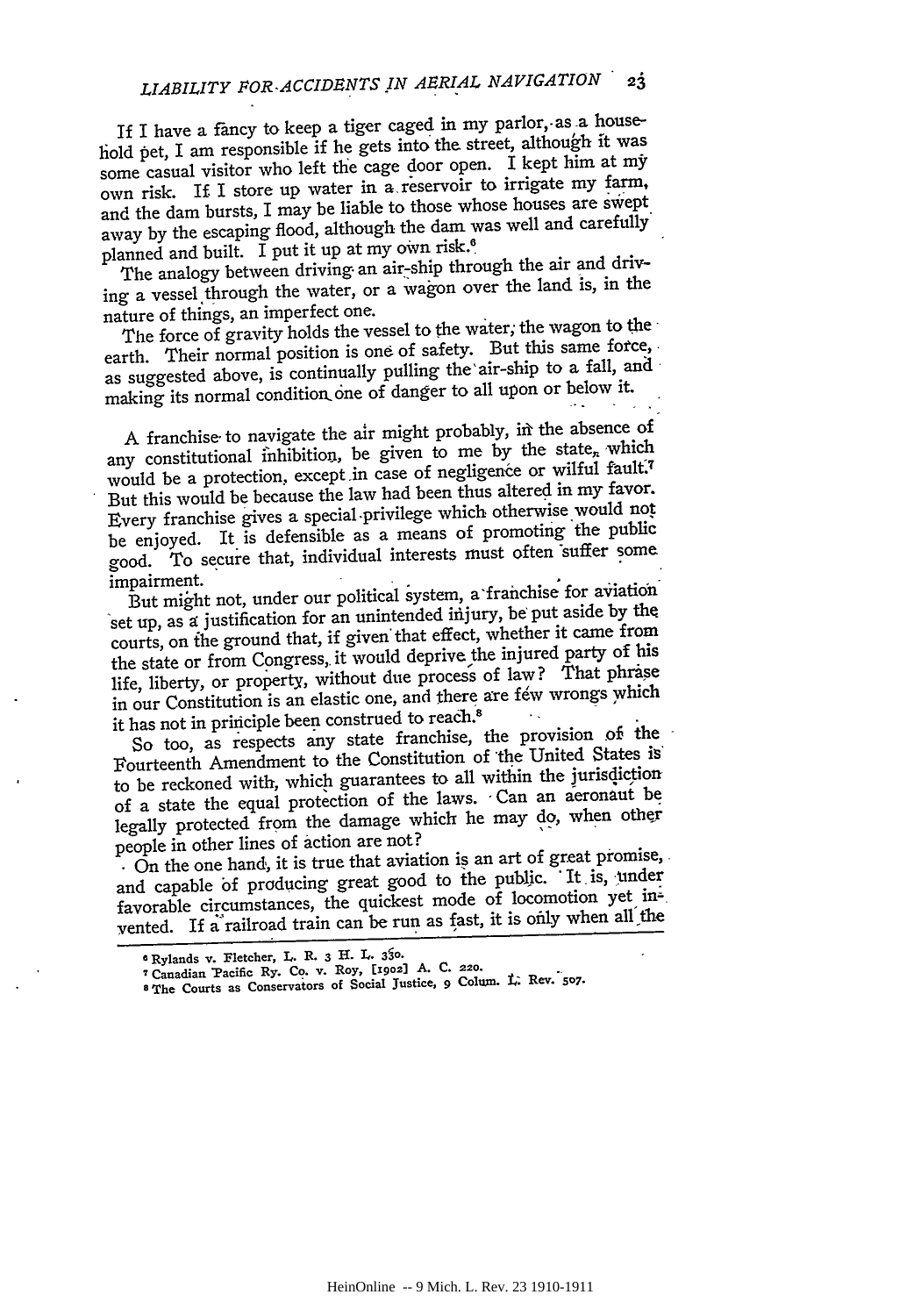conditions of safety, as respects track, grade-crossings, switches, and signals, are fulfilled. But an aeroplane sails without being tied dqwn to a track, and can start in any direction, at a moment's notice. On the other

the stoppage of his machinery, or the violence of the wind, and such on the aviator is struck in consequence of it.<br> **Continuol** is mathematic of it.<br> **Continuol** mathematic institute in the wind, seems<br> **CONTINUOL** may be struck in consequence **.** On the whole, seems

the fairest rule, in the present state of the art.<sup>9</sup> It should be per-<br>fected at the risk of those professing it, and not of the general public.

 $\mathcal{F}$  It may be that the courts will adopt a *via media* by requiring of<br>the aeronaut a degree of care similar to that demanded of a common<br>carrier of passengers. He would then be held for negligence if he<br>did not use

If these conclusions are sound, no franchise should be granted for aviation which would carry exemption from liability to those injured by its exercise.<br>Undoubtedly, some form of written, public authorization should be.

given and required. No one can safely be allowed to navigate an air-ship who has not been found, by some one legally empowered to decide, to be a competent navigator for such a craft. But this paper should be in the nature examiners.

Nor should such a license be unconditional.<br>Aviators should not be permitted, except perhaps in special cases,

to fly over thickly settled towns. In some parts of Germany, regulations to this effect have already been made.<br>An International Congress to settle Rules for Air-Ship Voyages, was held in Paris in June, 1910, at which nine

**-The Law of the Air-Ship.** 4 **Am. Journal of International Law, 95.**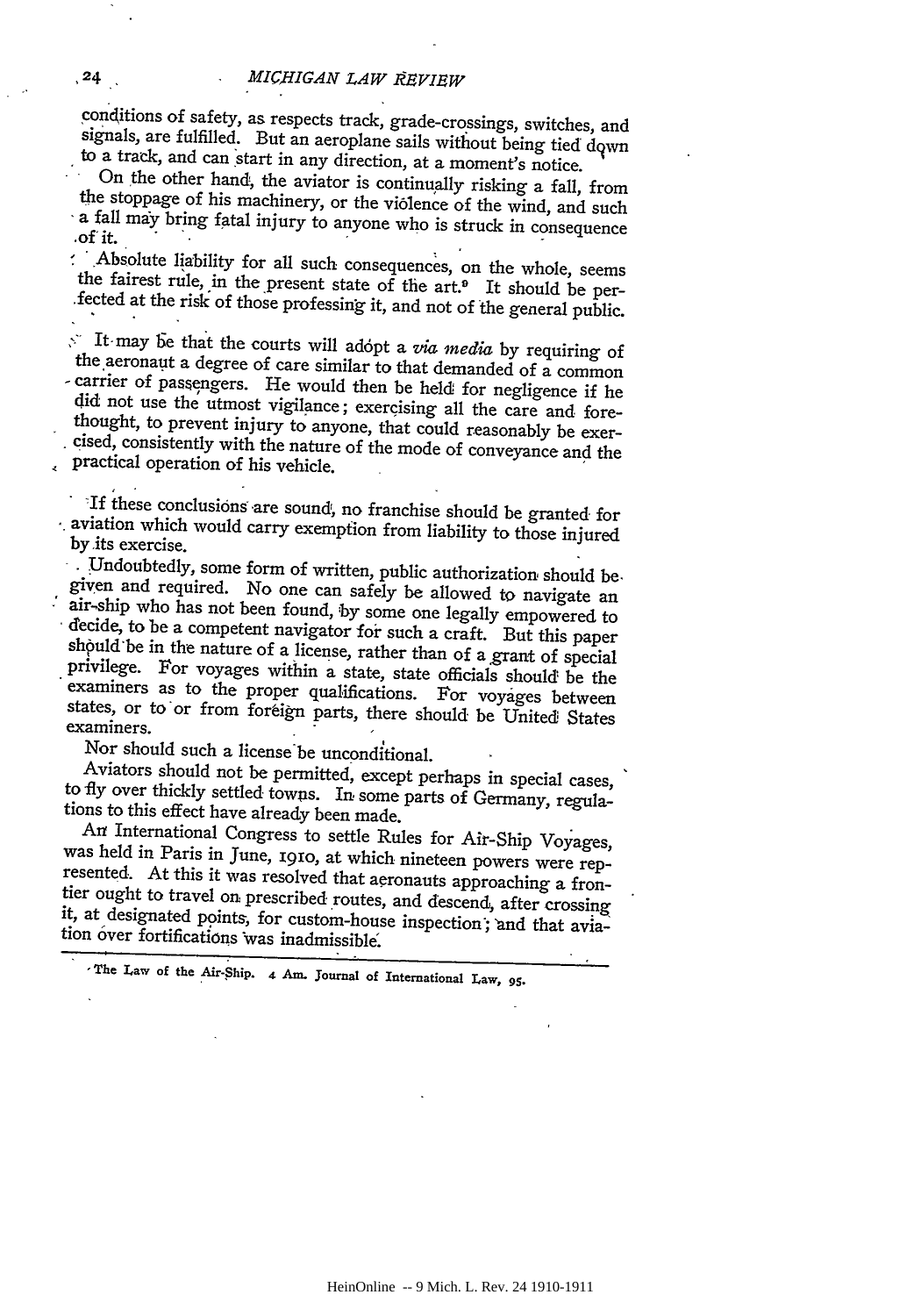Nor should a license be granted, unless some form of security be given that the aeronaut will answer for all damages directly resulting from his practice of his art. This might take the form *6f* a bond with surety, so drawn as to operate for the benefit of whom it may concern; or of an insurance policy, payable in the same way. Any such paper should be filed in a public office, and approved by some public authority, as sufficient to serve the object in view.

The art of aviation has now been sufficiently developed to warrant and to call for such legislation as will fix the substantial rights, both of the aeronaut and of those who may suffer damages in consequence of his acts or omissions. It would be easier now to secure a uniform.law in all the states than it might be later. The subject is one that might well be taken up by the Conference of Commissioners on Uniform State Legislation.

An Act of Congress in respect to inter-state and foreign voyages by air-ship would seem desirable, if such voyages are to be regarded. as commerce. That they should be would seem to follow from the same reasons that justified applying that term, as used in the Constitution, to the telegraph and the' telephone. Indeed the question might be regarded as one attended with less difficulty, since voyages by air-ships, that is balloons, from one country to another had been made, and become the subject of universal public interest, in **<sup>1784</sup>** and 1785, several years before the Constitution of the United States was framed.

A draft of a bill for such an Act was referred by the American Bar Association at its annual meeting last September to its Committee on jurisprudence and Law Reform for inquiry and report.

This reads as follows:

## AN ACT TO REGULATE COMMERCE BY AIR-SHIPS.

Section I. Be it enacted by the Senate and House of Representatives of the United States of America, in Congress assembled, that

The term air-ship in this Act includes every kind of vehicle or structure intended for use as a means of transporting passengers or goods, or both, in the air.

The term *aeronait* in this Act includes every one who, being in or upon any such vehicle or structure, or anything thereto attached, undertakes to direct its ascent, or course, or descent in.the air.

The verb *to fly* and the word *voyage*, as used in this Act, include every kind of locomotion by an air-ship.

Sec. 2. No air-ship shall be flown from any point within the jurisdiction of the United States to a foreign country, or from any point within any State of the United- States to any other State of the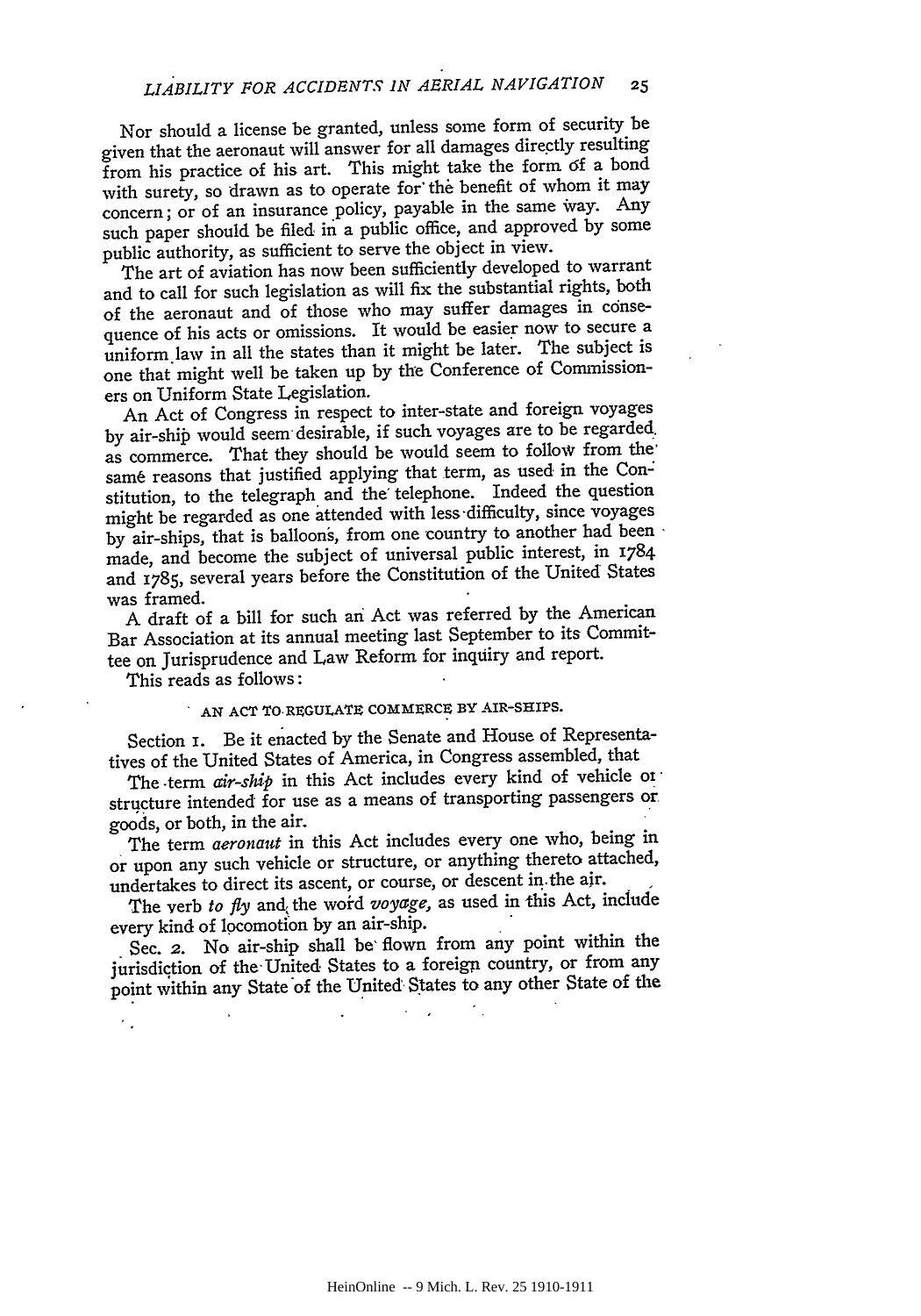United States, or from any point in any Territory of the United States to any other Territory of the United States, or any State of the United States, or any foreign country, except under the conditions prescribed in the following sections.

Sec. 3. It must carry and be in charge of an aeronaut, whose. competency, as such, is certified under the authority of the United States.

Sec. 4. It must either carry a flag of the United States not less than six feet by ten in size, and display the same while over the territory of any foreign country, or it must have a copy of the flag, of not less size, pairted on some part of the air-ship, so as to be visible to those who may be beneath it.

Sec. **5.** It must have a number, in characters not less than three feet in height, painted on some part of the air-ship, so as to be visible to those who may be beneath it.

Sec. 6. It must be registered by this nuniber in the office of the Collector of Internal Revenue for thd district including the residence of the owner or charterer, or if such owner or charterer do not reside in any such district, then in the office of such collector for the district in which the voyage is to be begun by the ascent of the air-ship; and a certificate of the registry issued by said collector.

Sec. 7. The owner of the air-ship, or if he has let it to another for such voyage, either the owner or such charterer, shall, before the voyage is commenced, file in the office of such Collector a bond to answer. for all damages that may result to any person or persons, as an incident of any voyage that said air-ship may make or attempt to make, either from the descent of the air-ship, or from the fallof the air-ship, or any part thereof, or anything that was on board of it, or from the trailing of aAything in the nature of a guide-rope. Such bond must be a joint and severil bond, signed by- such owner or charterer and a sufficient surety, and shall be for such an amount, not less than \$iooo,-as the Collector of Internal Revenue for the District wherein the air-ship is registered may order, and such Collector must also endorse the bond with his approval of the sufficiency of the surety. Such bond shall be payable to the United States of America; but any person claiming damages thereunder may bring suit upon it in any court having competent jurisdiction, whether.a court of the United States or of any State or Territory of'the Ufiited States, or of any foreign country, within the territorial jurisdiction of which .court he claims that such damages were caused; or, at the' option of such plaintiff, in any such court within the territorial jurisdiction of which he can make due service of process on the bondsmen or either of them. If such suit be terminated'by a judgment for' the

 $26$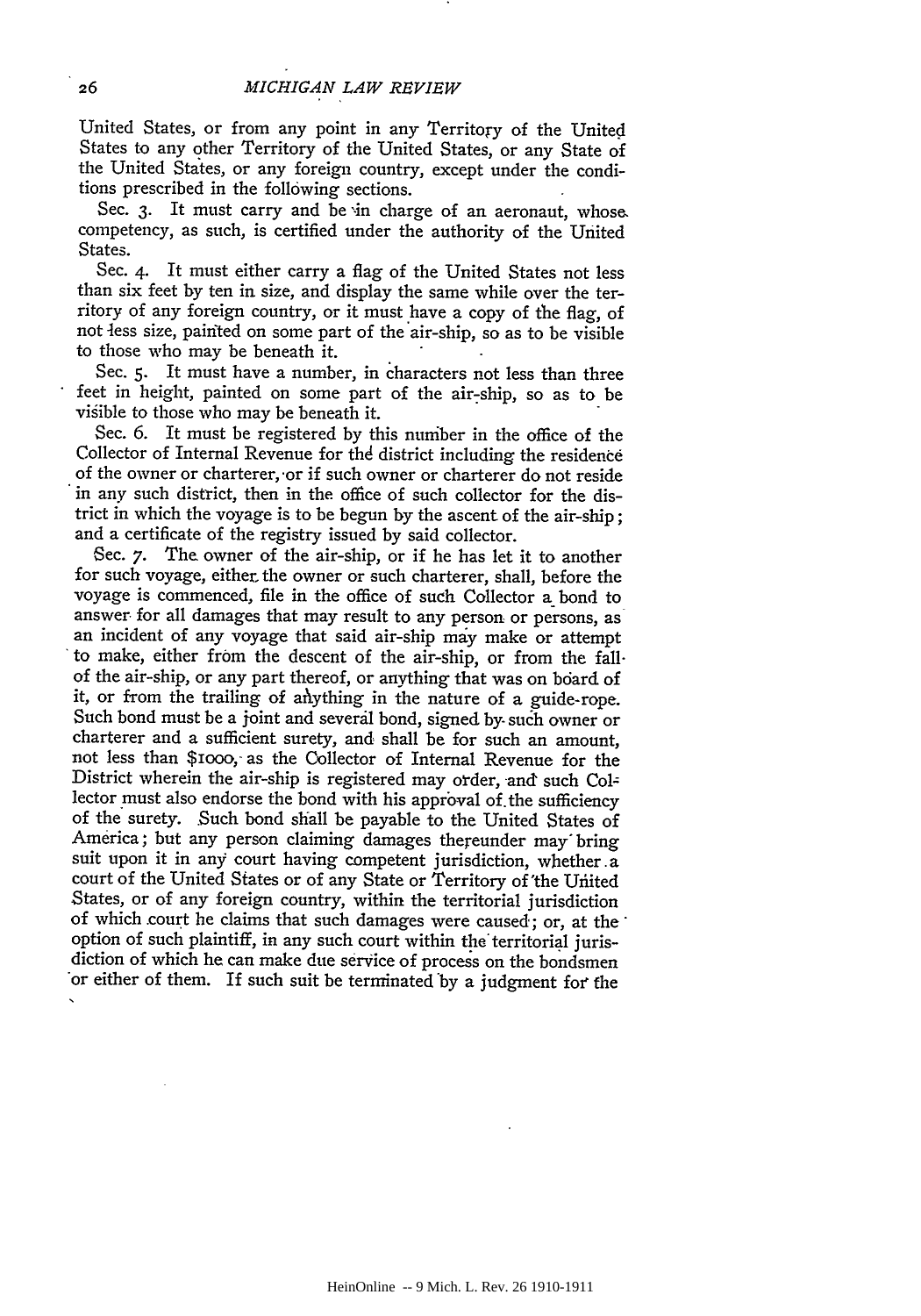defendant, he shall recover the costs of suit from the party bringing such suit.

Sec. **8.** The air-ship must carry, throughout any trip, a copy of such bond and of its certificate of registry, and of the certificate of the competency of the aeronaut, which copies shall be authenticated under the hand and scal of the Collector of Internal Revenue, in whose office the original of each must be filed.

Sec. 9. The aeronaut for the voyage, as an incident of which any damage may be claimed, shall allow any party claiming to be so damaged to make and keep copies of any or all of the papers mentioned in Section- **8.**

Sec. io. The certificate mentioned in Section 3 may be granted by the District Attorr **-y** of the United States for any Judicial District, after such examination and tests as he may think fit to impose, to be conducted by himself or such persons as he may appoint or approve. It shall be signed by the clerk of the District Court of the United States in which he is Attorney, and authenticated under the seal of the court. **-**

The expense of such examination, tests, and certificate, shall be paid by the applicant for such certificate, in advance, and if a certificate be refused, the fee for the certificate shall be refunded to him.

Sec. II. Said bond may be limited to be in force for only one year from the date-of filing, or for any other term exceeding one year. If not so limited, it shall be in force during the life of the air-ship therein mentioned.

Sec. **12.** No minor shall receive a certificate of competency.

- Sec. 13. Fees under this Act shall be collectible as follows.

To the District Attorney.

For the examination and tests provided for by Section IO, such sum as he may demand in any instance, not exceeding **\$25;** for granting a certificate of competency, **\$5.**

*'To* the Clerk of the District Court.

'For the issue of a certificate of competency under seal, \$2.

To the Collector of Internal Revenue.

For filing each certificate of competency or bond, \$1; for making, recording and certifying to each registry, \$2; for authenticating a copy of either certificate, or. of the bond, **\$2 ;** for approving or disapproving every bond- offered for his approval, **\$5. -**

Sec. 14. Any violation of any provision of this Act by the owner or charterer of any air-ship, or by any aeronaut, shall be a misdemeanor, and punishable by a fine not exceeding \$IOOO or by imprisonment for not exceeding thirty days, or by both, at the discretion of the court.